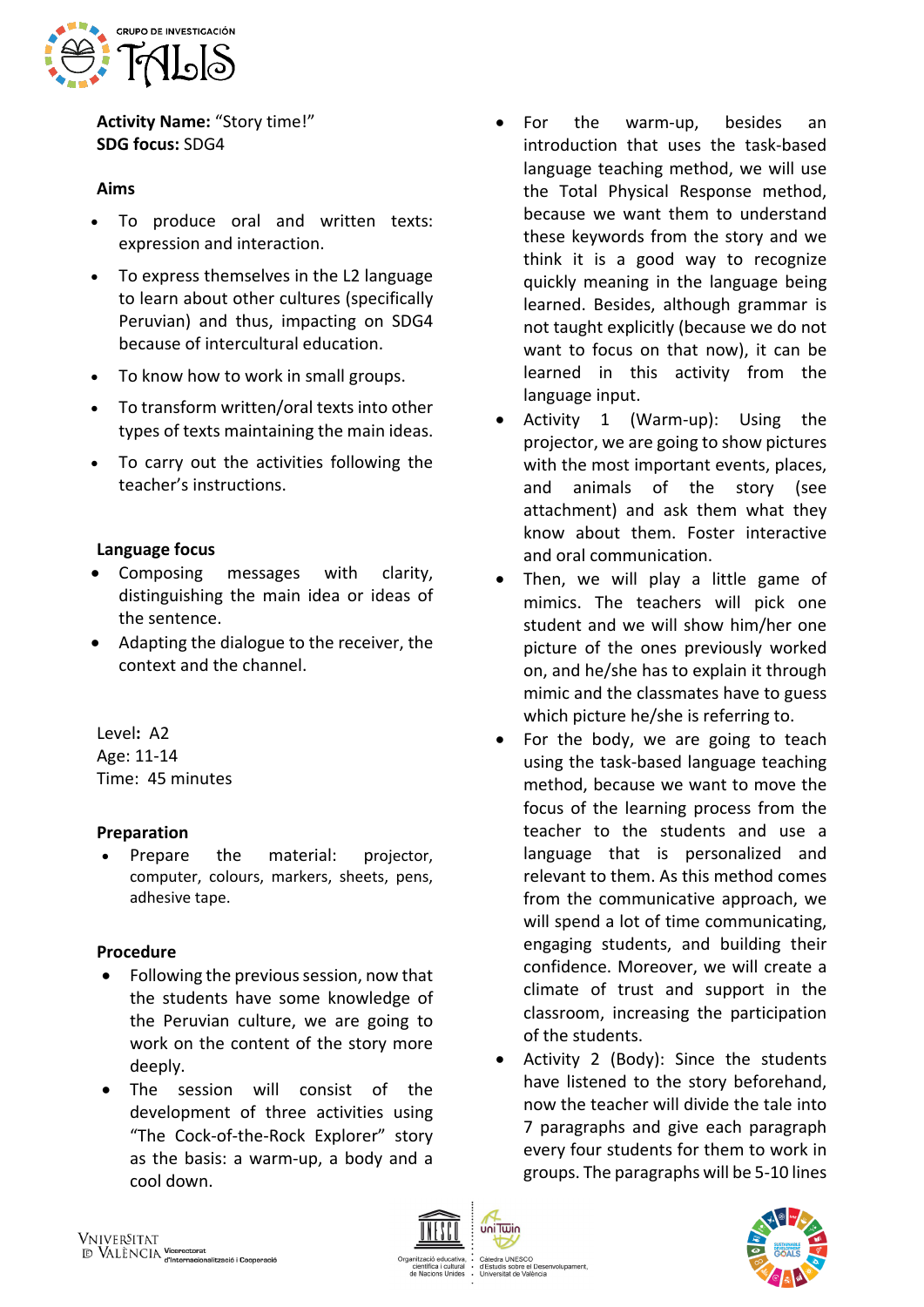

long. The students have to summarize the information of the paragraph to create one or two vignettes. This way, the pupils will transform the story into a comic of vignettes.

- For the cool down, we are going to use a running dictation for students to be active and to develop all four language skills in an integrative way. This is linked with the direct method, as fluency of speech, good pronunciation and power of expression are properly developed with this activity.
- Activity 3 (Cooldown): Once they have finished the comic, the teacher will put the comic outside the classroom or in a place where the students cannot see it at first sight. Working in groups of 4, we will do a running dictation. One person of the group will have to read the passage on the wall, remember it, run back and dictate what he/she remembers to his/her group, who write it down. Then, they will swap roles and do several turns until they build the whole comic. The winning team will be the one who finishes first – without writing mistakes. If there are any, they will have to run back to the model and find the correct expression.
- As for the preparation of the activities, the teacher should select the pictures that are going to be shown in class before the session. It is important to have the projector ready to not waste class time. If the school doesn't have enough material resources –like colours, markers…-, the teacher should ask the students to bring their own material for the day of this session.

#### **Follow-up**

• If it has not been done in a previous activity, write down some keywords about the relationship between this tale and SDG 10. Share them with the

rest of the group through the usual virtual tool or platform.

At the end of the session, the student should be able to:

- Produce and co-produce in a guided way, using oral expression strategies and very brief, understandable and structured texts.
- Identify the important information, the main ideas and the most relevant details of short texts using strategies of written comprehension.
- Produce and co-produce very brief texts using their previous knowledge. The texts must be coherent and adequate to the communicative purpose.
- Do tasks effectively, show curiosity and interest in its development and act with flexibility in the search of alternative solutions.

#### **Additional resources**







ب<br>⊌ Des uis sobre el Des<br>sitat de València